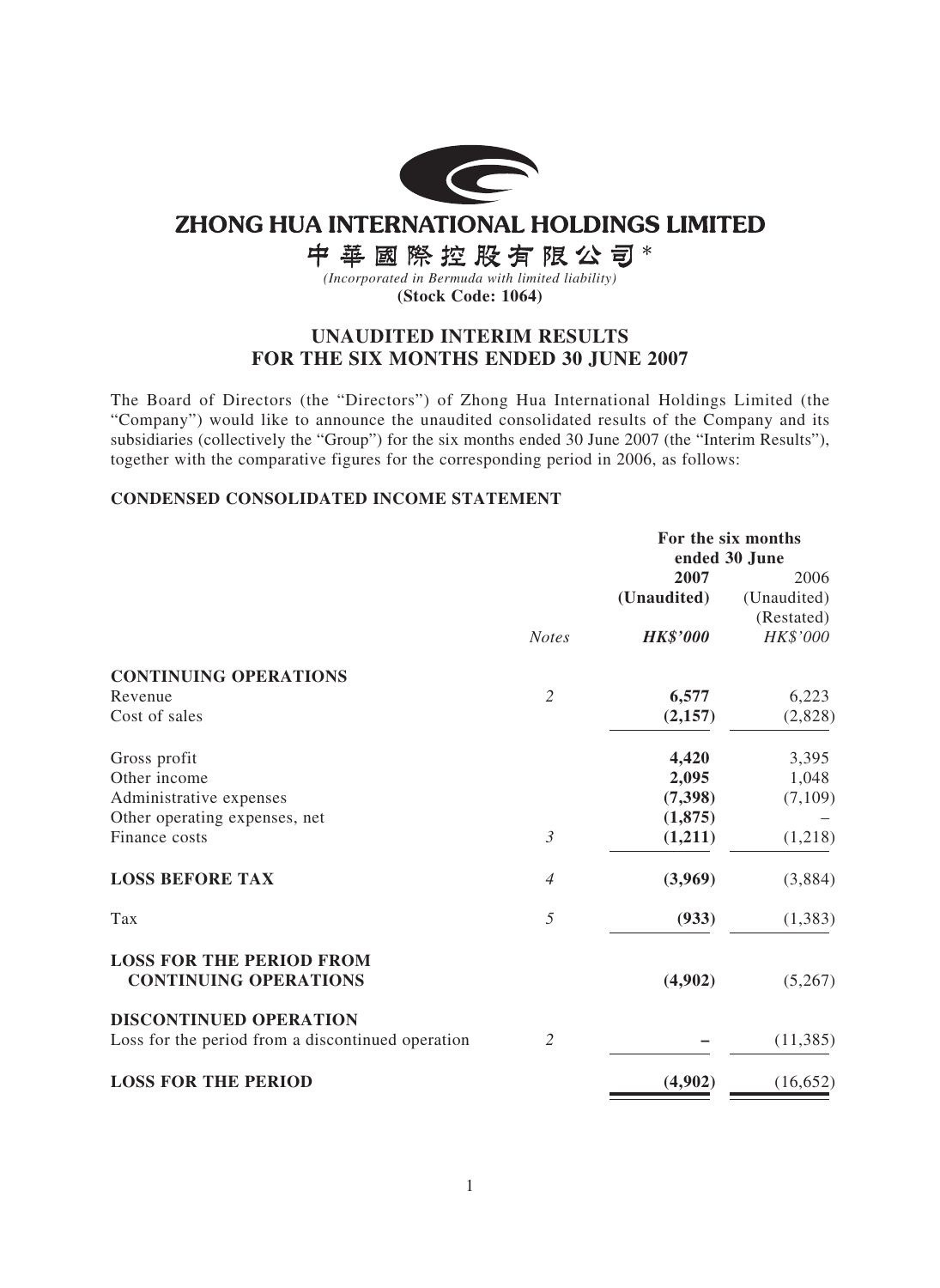|                                                                                           |                | For the six months<br>ended 30 June |                  |  |  |
|-------------------------------------------------------------------------------------------|----------------|-------------------------------------|------------------|--|--|
|                                                                                           |                | 2007                                | 2006             |  |  |
|                                                                                           |                | (Unaudited)                         | (Unaudited)      |  |  |
|                                                                                           |                |                                     | (Restated)       |  |  |
|                                                                                           | <b>Notes</b>   | <b>HK\$'000</b>                     | HK\$'000         |  |  |
| <b>ATTRIBUTABLE TO:</b>                                                                   |                |                                     |                  |  |  |
| <b>Equity holders of the Company</b><br><b>Minority Interests</b>                         |                | (4,902)                             | (16, 652)        |  |  |
|                                                                                           |                | (4,902)                             | (16, 652)        |  |  |
| <b>LOSS PER SHARE ATTRIBUTABLE TO</b><br><b>ORDINARY EQUITY HOLDERS</b><br>OF THE COMPANY | $\overline{7}$ |                                     |                  |  |  |
| <b>Basic</b><br>- For loss for the period                                                 |                | $HK(0.80)$ cents                    | $HK(3.21)$ cents |  |  |
| - For loss for the period from continuing operations                                      |                | $HK(0.80)$ cents                    | $HK(1.02)$ cents |  |  |
| <b>Diluted</b>                                                                            |                |                                     |                  |  |  |
| - For loss for the period                                                                 |                | N/A                                 | N/A              |  |  |
| - For loss for the period from continuing operations                                      |                | N/A                                 | N/A              |  |  |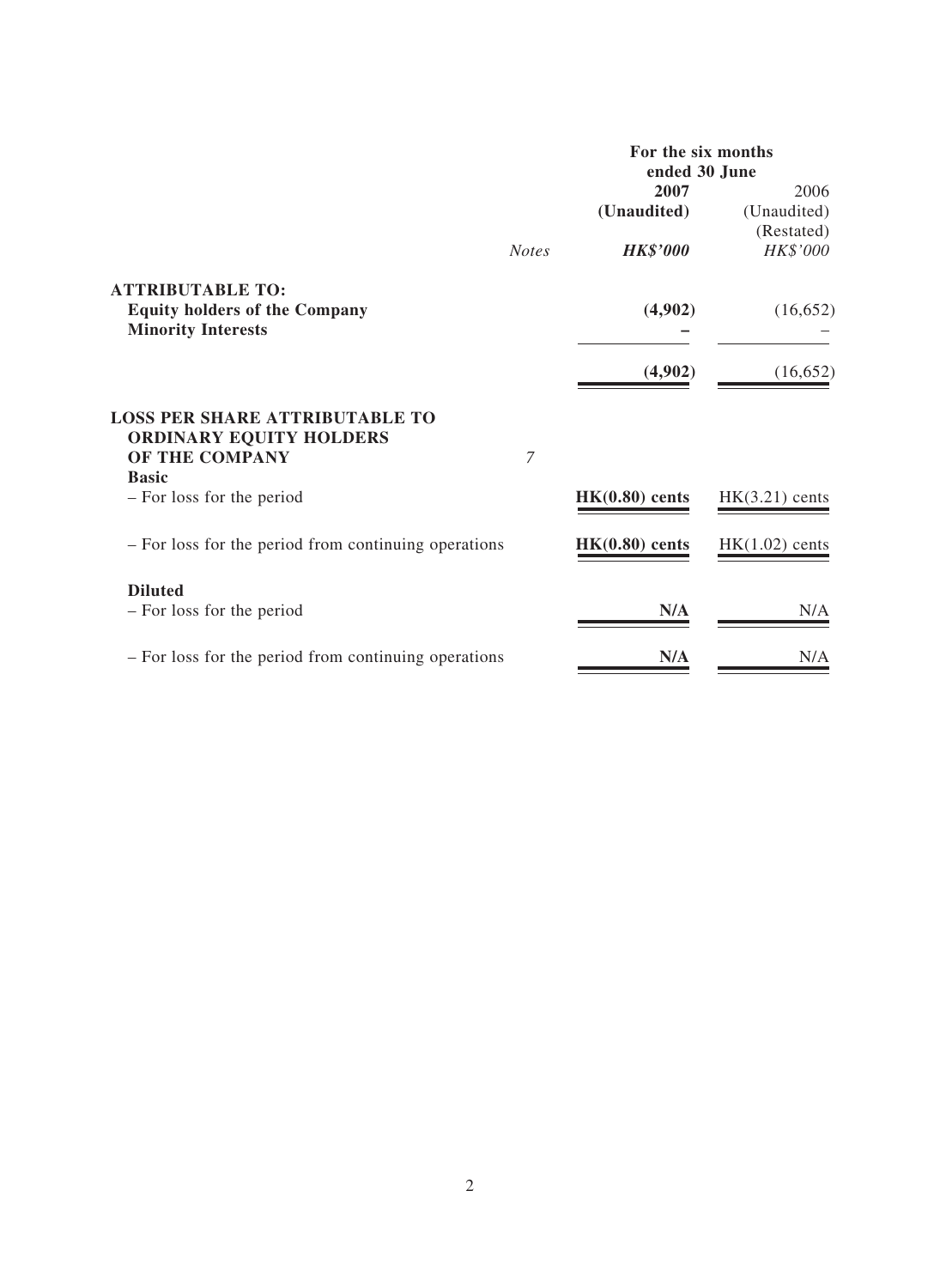# **CONDENSED CONSOLIDATED BALANCE SHEET**

|                                                                        | <b>Notes</b> | 30 June<br>2007<br>(Unaudited)<br><b>HK\$'000</b> | 31 December<br>2006<br>(Audited)<br>HK\$'000 |
|------------------------------------------------------------------------|--------------|---------------------------------------------------|----------------------------------------------|
| <b>NON-CURRENT ASSETS</b>                                              |              |                                                   |                                              |
| Property, plant and equipment                                          |              | 13,036                                            | 13,962                                       |
| Investment properties                                                  |              | 298,619                                           | 291,800                                      |
| Intangible assets                                                      |              | 6,169                                             | 7,861                                        |
| Deposits and other receivable                                          |              | 40,000                                            | 57,953                                       |
| Pledged deposits                                                       |              | 3,522                                             | 404                                          |
| Total non-current assets                                               |              | 361,346                                           | 371,980                                      |
| <b>CURRENT ASSETS</b>                                                  |              |                                                   |                                              |
| Trade receivables                                                      | 8            | 32,660                                            | 25,954                                       |
| Prepayments, deposits and other receivables                            |              | 31,351                                            | 13,259                                       |
| Cash and cash equivalents                                              |              | 191,134                                           | 178,602                                      |
| Total current assets                                                   |              | 255,145                                           | 217,815                                      |
| <b>CURRENT LIABILITIES</b>                                             |              |                                                   |                                              |
| Trade payables                                                         | 9            | (11,526)                                          | (12, 649)                                    |
| Tax payable                                                            |              | (13,311)                                          | (12,039)                                     |
| Other payables and accruals                                            |              | (33,767)                                          | (17, 187)                                    |
| Interest-bearing bank and other borrowings                             |              | (25, 532)                                         | (5,602)                                      |
| Deferred income                                                        |              | (18, 057)                                         | (18, 057)                                    |
| Total current liabilities                                              |              | (102, 193)                                        | (65, 534)                                    |
| <b>NET CURRENT ASSETS</b>                                              |              | 152,952                                           | 152,281                                      |
| <b>TOTAL ASSETS LESS CURRENT LIABILIT</b>                              |              | 514,298                                           | 524,261                                      |
| <b>NON-CURRENT LIABILITIES</b>                                         |              |                                                   |                                              |
| Interest-bearing bank and other borrowings                             |              | (1,824)                                           | (19, 941)                                    |
| Deferred tax liabilities                                               |              | (51,969)                                          | (51, 430)                                    |
| Total non-current liabilities                                          |              | (53,793)                                          | (71, 371)                                    |
| Net assets                                                             |              | 460,505                                           | 452,890                                      |
| <b>CAPITAL AND RESERVES</b>                                            |              |                                                   |                                              |
| Equity attributable to equity holders of the Company<br>Issued capital |              | 122,648                                           | 122,648                                      |
| Reserves                                                               |              | 337,857                                           | 330,242                                      |
| Total equity                                                           |              | 460,505                                           | 452,890                                      |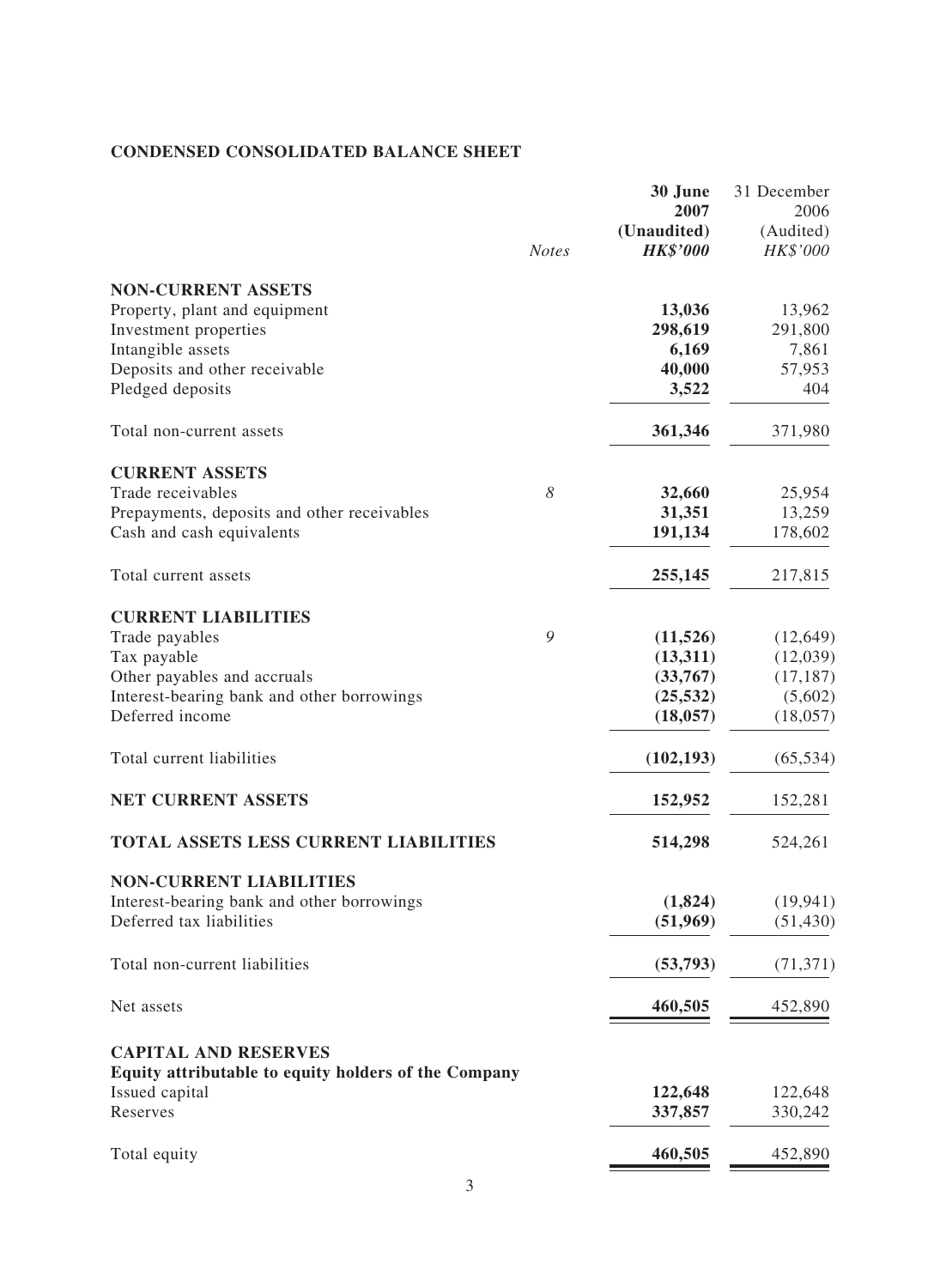#### *Notes:*

#### **1. SIGNIFICANT ACCOUNTING POLICIES**

The condensed consolidated interim financial statements are prepared in accordance with Hong Kong Accounting Standard ("HKAS") 34 "Interim Financial Reporting". The accounting policies and basis of preparation adopted in the preparation of the interim financial statements are the same as those used in the annual financial statements for the year ended 31 December 2006, except in relation to the following new and revised Hong Kong Financial Reporting Standards ("HKFRSs", which also include HKASs and Interpretations) that affect the Group and are mandatory for the accounting period beginning on or after 1 January 2007:

| HKAS 1 (Amendment) | Capital Disclosures                                                    |
|--------------------|------------------------------------------------------------------------|
| <b>HKFRS 7</b>     | Financial Instruments: Disclosures                                     |
| $HK(IFRIC)$ -Int 7 | Applying the Restatement Approach under HKAS 29 Financial Reporting in |
|                    | <b>Hyperinflationary Economies</b>                                     |
| $HK(IFRIC)$ -Int 8 | Scope of HKFRS 2                                                       |
| HK(IFRIC)-Int 9    | Reassessment of Embedded Derivatives                                   |
| HK(IFRIC)-Int 10   | Interim Financial Reporting and Impairment                             |

The adoption of the above HKFRSs did not result in material impact on the accounting policies of the Group's condensed consolidated interim financial statements.

#### **2. SEGMENT INFORMATION**

The following table presents revenue and results information for the Group's business segments.

#### **For the six months ended 30 June (Unaudited)**

|                             |                 |             |                 |          | Continuing operations   |          |                         |             |                              | Discontinued operation |                 |            |
|-----------------------------|-----------------|-------------|-----------------|----------|-------------------------|----------|-------------------------|-------------|------------------------------|------------------------|-----------------|------------|
|                             | Property        |             | Leasing of      |          |                         |          |                         |             | <b>Telecommunication and</b> |                        |                 |            |
|                             | investment      |             | equipment       |          | Corporate and others    |          | Total                   |             | other related services       |                        | Consolidated    |            |
|                             | 2007            | 2006        | 2007            | 2006     | 2007                    | 2006     | 2007                    | 2006        | 2007                         | 2006                   | 2007            | 2006       |
|                             | (Unaudited)     | (Unaudited) | (Unaudited)     |          | (Unaudited) (Unaudited) |          | (Unaudited) (Unaudited) | (Unaudited) | (Unaudited)                  | (Unaudited)            | (Unaudited)     | Unaudited) |
|                             | <b>HK\$'000</b> | HK\$'000    | <b>HK\$'000</b> | HK\$'000 | <b>HK\$'000</b>         | HK\$'000 | <b>HK\$'000</b>         | HK\$'000    | <b>HK\$'000</b>              | HK\$'000               | <b>HK\$'000</b> | HK\$'000   |
| Segment revenue:            |                 |             |                 |          |                         |          |                         |             |                              |                        |                 |            |
| Sales to external customers | 4,603           | 4,355       | 1,974           | 1,868    |                         |          | 6,577                   | 6,223       |                              | 176                    | 6,577           | 6,399      |
| Other revenue and gains     |                 |             |                 |          |                         |          |                         |             |                              |                        |                 |            |
|                             |                 |             |                 |          |                         |          |                         |             |                              |                        |                 |            |
| Total                       | 4,603           | 4,355       | 1,974           | 1,868    |                         |          | 6,577                   | 6,223       |                              | 176                    | 6,577           | 6,399      |
| Segment results             | 1,842           | 4,199       | (1, 343)        | (2,280)  | (5, 352)                | (5, 633) | (4, 853)                | (3,714)     |                              | (10,016)               | (4, 853)        | (13, 730)  |
|                             |                 |             |                 |          |                         |          |                         |             | $\overline{\phantom{a}}$     |                        |                 |            |
| Other income                |                 |             |                 |          |                         |          | 2,095                   | 1,048       |                              |                        | 2,095           | 1,048      |
| Finance costs               |                 |             |                 |          |                         |          | (1,211)                 | (1,218)     | $\qquad \qquad \blacksquare$ | (1,369)                | (1, 211)        | (2,587)    |
| Loss before tax             |                 |             |                 |          |                         |          | (3,969)                 | (3,884)     | $\qquad \qquad \blacksquare$ | (11, 385)              | (3,969)         | (15,269)   |
| Tax                         |                 |             |                 |          |                         |          | (933)                   | (1, 383)    |                              |                        | (933)           | (1, 383)   |
| Loss for the period         |                 |             |                 |          |                         |          | (4,902)                 | (5,267)     |                              | (11, 385)              | (4,902)         | (16, 652)  |
|                             |                 |             |                 |          |                         |          |                         |             |                              |                        |                 |            |

No geographical segment information is presented as over 90% of the Group's revenue is derived from customers based in the Mainland of the People's Republic of China ("Mainland China").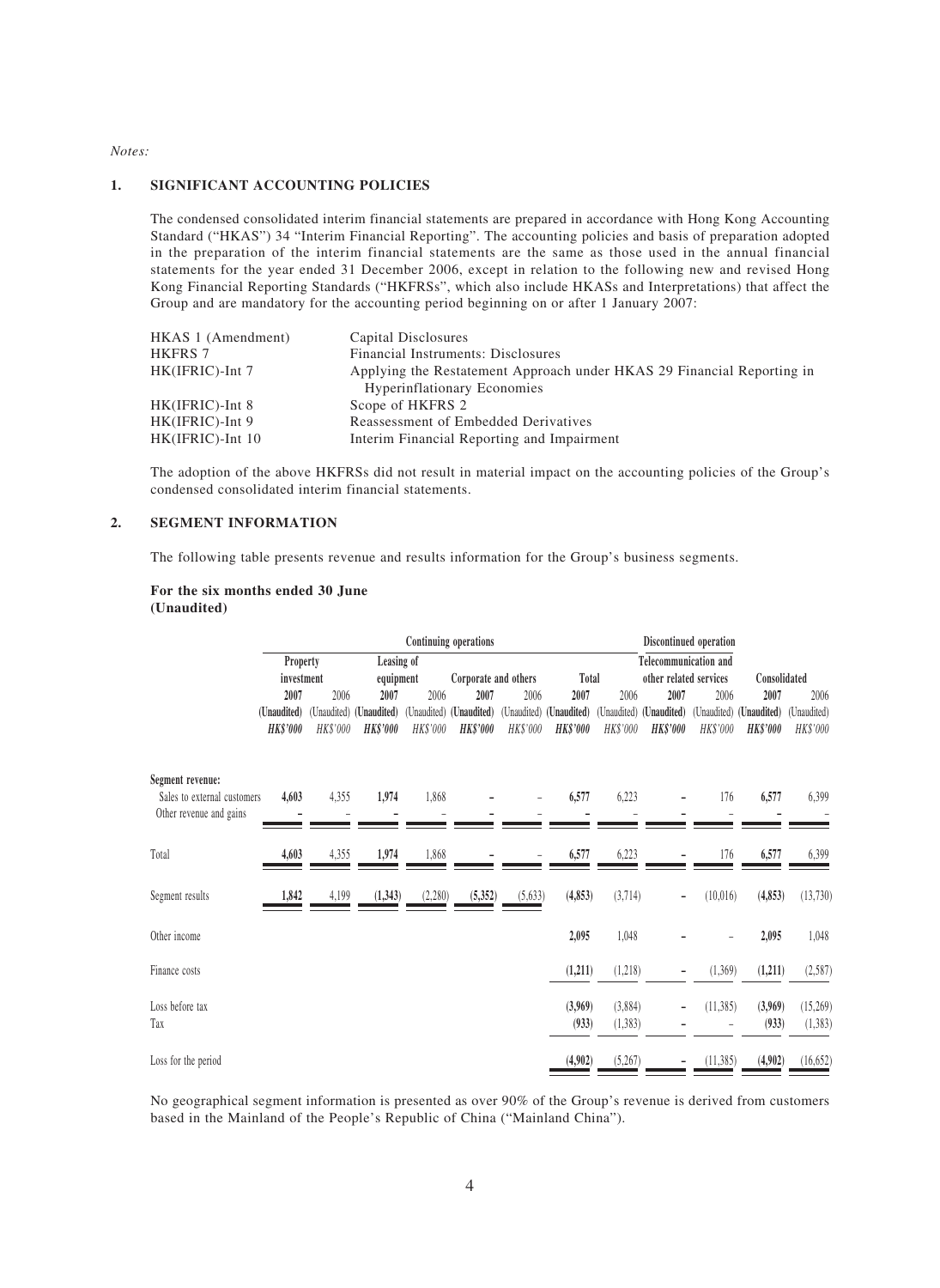### **3. FINANCE COSTS**

|                                                                                   | For the six months<br>ended 30 June |                     |  |
|-----------------------------------------------------------------------------------|-------------------------------------|---------------------|--|
|                                                                                   | 2007<br>(Unaudited)                 | 2006<br>(Unaudited) |  |
|                                                                                   | <b>HK\$'000</b>                     | HK\$'000            |  |
| Interest on bank loans                                                            | 1,129                               | 2,411               |  |
| Interest on finance lease<br>Interest on convertible bond                         | 82                                  | 176                 |  |
|                                                                                   | 1,211                               | 2,587               |  |
| Attributable to continuing operations<br>Attributable to a discontinued operation | 1,211                               | 1,218<br>1,369      |  |
|                                                                                   | 1,211                               | 2,587               |  |

# **4. LOSS BEFORE TAX**

The Group's loss before tax is arrived at after charging/(crediting) the following:

|                                   | For the six months<br>ended 30 June |                 |  |
|-----------------------------------|-------------------------------------|-----------------|--|
|                                   | 2007                                |                 |  |
|                                   | (Unaudited)                         | (Unaudited)     |  |
|                                   | <b>HK\$'000</b>                     | <i>HK\$'000</i> |  |
| Depreciation                      | 1,628                               | 7,315           |  |
| Amortisation of intangible assets | 2,157                               | 2,828           |  |
| Interest income                   | (2,050)                             | (1,013)         |  |
| Net rental income                 | (4,603)                             | (4,355)         |  |
| Write back of other receivables   |                                     | (575)           |  |

The disclosures presented in this note include those amounts charged/credited in respect of the discontinued operation.

### **5. TAX**

|                                                                                   | For the six months<br>ended 30 June |                     |  |
|-----------------------------------------------------------------------------------|-------------------------------------|---------------------|--|
|                                                                                   | 2007<br>(Unaudited)                 | 2006<br>(Unaudited) |  |
| Provision for the period:                                                         | <b>HK\$'000</b>                     | HK\$'000            |  |
| Hong Kong<br>Elsewhere                                                            | 933                                 | 1,383               |  |
| Deferred taxation                                                                 |                                     |                     |  |
|                                                                                   | 933                                 | 1,383               |  |
| Attributable to continuing operations<br>Attributable to a discontinued operation | 933                                 | 1,383               |  |
|                                                                                   | 933                                 | 1,383               |  |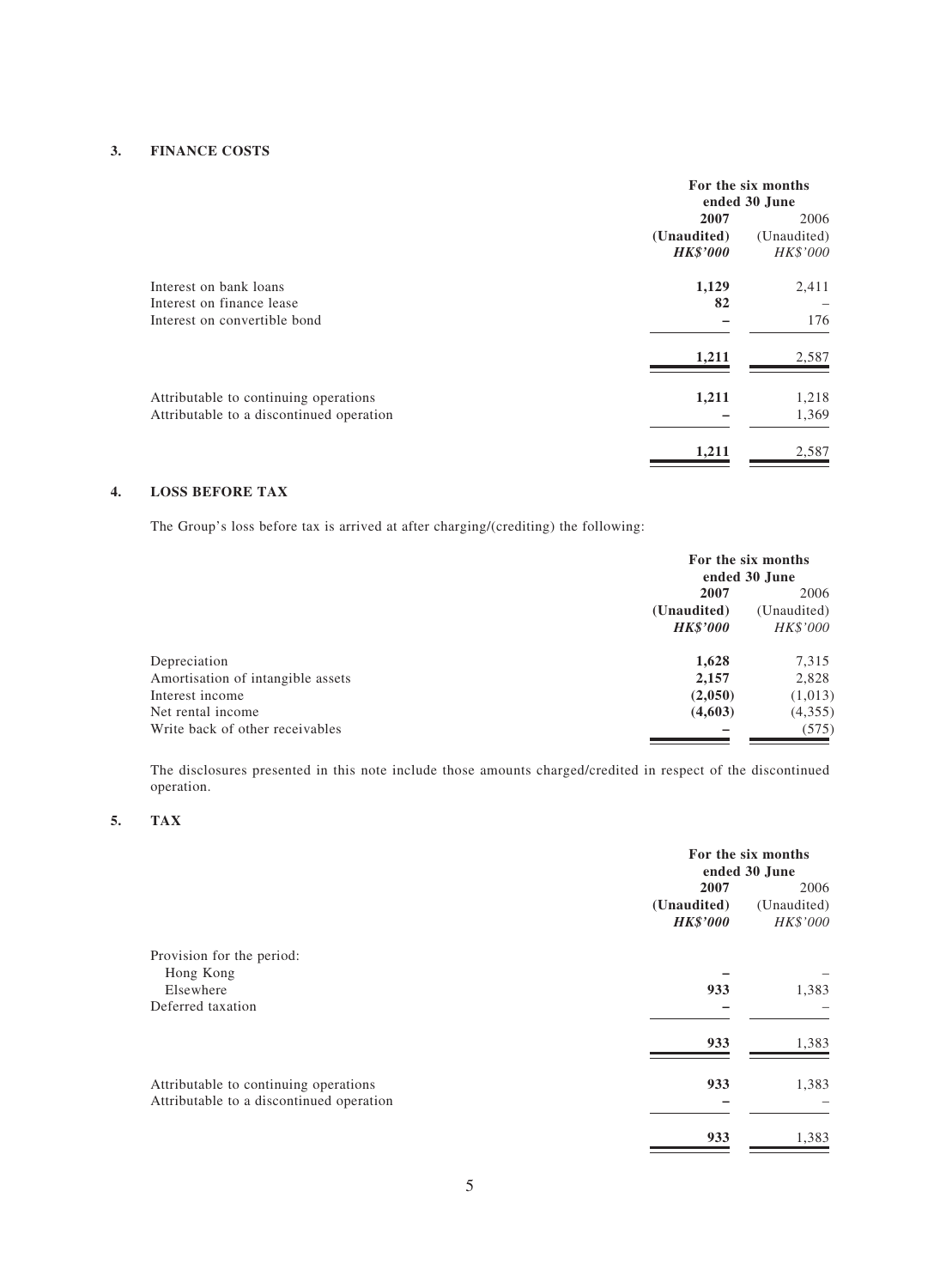No provision for Hong Kong profits tax has been made as the Group did not generate any taxable profits in Hong Kong during the six months ended 30 June 2007 (the "Period") (2006: Nil).

Taxes on profits assessable elsewhere have been calculated at the rates of tax prevailing in the countries in which the Group operates, based on existing legislation, interpretations and practices in respect thereof. The subsidiaries established in Mainland China are subject to income taxes at the rate of 33% (2006: 33%).

#### **6. INTERIM DIVIDEND**

The Directors do not recommend the payment of an interim dividend for the Period (2006: Nil).

#### **7. LOSS PER SHARE ATTRIBUTABLE TO ORDINARY EQUITY HOLDERS OF THE COMPANY**

The calculation of basic loss per share for the Period is based on the loss attributable to ordinary equity holders of the Company of HK\$4,902,000 (2006: HK\$16,652,000) and the weighted average number of 613,241,300 (2006: 518,103,178) ordinary shares in issue during the Period.

The calculation of basic loss per share from continuing operations for the Period is based on the loss attributable to ordinary equity holders of the Company of HK\$4,902,000 (2006: HK\$5,267,000) and the weighted average number of 613,241,300 (2006: HK\$518,103,178) ordinary shares in issue during the Period.

Diluted loss per share amounts for the six months ended 30 June 2006 and 2007 have not been disclosed as the share options outstanding during these periods had anti-dilutive effects on the basic loss per share for these periods.

Diluted loss per share amounts for the six months ended 30 June 2006 and 2007 from continuing operations have not been disclosed as the share options outstanding during these periods had anti-dilutive effects on the basic loss per share for these periods.

#### **8. TRADE RECEIVABLES**

The aged analysis of the trade receivables at the balance sheet date, net of provisions, is as follows:

|                                      |                 | 30 June 2007<br>(Unaudited) | 31 December 2006<br>(Audited) |            |  |
|--------------------------------------|-----------------|-----------------------------|-------------------------------|------------|--|
|                                      | <b>HK\$'000</b> | Percentage                  | HK\$'000                      | Percentage |  |
| Within 6 months                      | 6,554           | <b>20</b>                   | 10,027                        | 39         |  |
| More than 6 months but within 1 year | 9,619           | 29                          |                               |            |  |
| More than 1 year but within 2 years  |                 |                             | 4,195                         | 16         |  |
| More than 2 years                    | 16,487          | 51                          | 11,732                        | 45         |  |
|                                      | 32,660          | <b>100</b>                  | 25,954                        | 100        |  |
| Portion classified as current assets | (32,660)        |                             | (25,954)                      |            |  |
| Non-current assets                   |                 |                             |                               |            |  |

The Group generally grants credit terms of 3 to 12 months to the customers.

The age of the Group's trade receivables are based on the date of recognition of turnover and the due date of instalments as stipulated in the sales contracts.

The legal titles of the properties sold are retained by the Group until the contracted amounts and the related expenses of the property have been fully settled.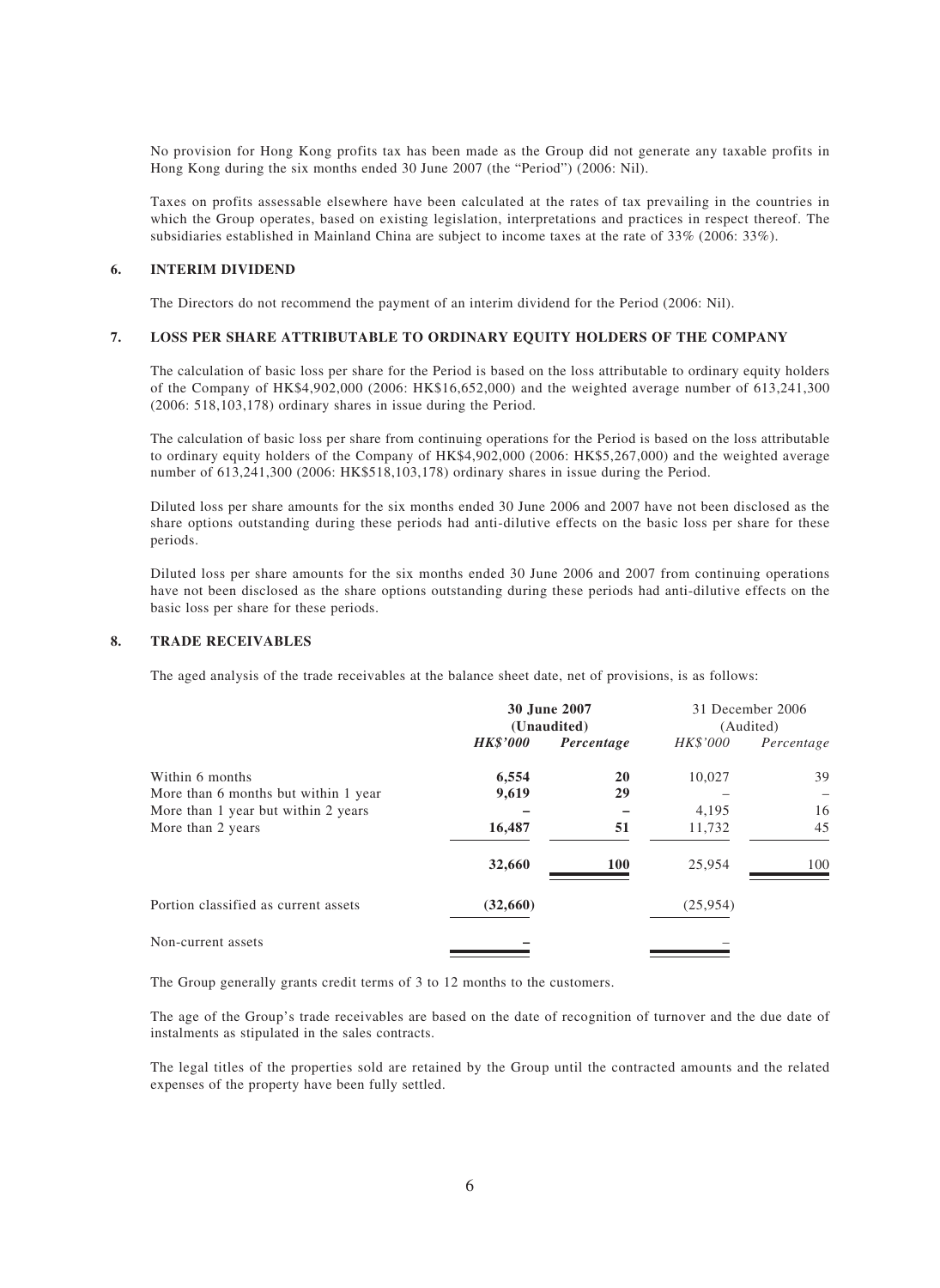#### **9. TRADE PAYABLES**

An aged analysis of the trade payables at the balance sheet date is as follows:

|                                      | 30 June 2007<br>(Unaudited) |            |          | 31 December 2006<br>(Audited) |
|--------------------------------------|-----------------------------|------------|----------|-------------------------------|
|                                      | <b>HK\$'000</b>             | Percentage | HK\$'000 | Percentage                    |
| Within 6 months                      | 31                          |            | 37       |                               |
| More than 6 months but within 1 year |                             |            | 3,581    | 28                            |
| More than 1 year but within 2 years  | 2,146                       | 19         |          |                               |
| More than 2 years but within 3 years |                             |            | 84       | 1                             |
| Over 3 years                         | 9,349                       | 80         | 8.947    | 70                            |
|                                      | 11,526                      | <b>100</b> | 12,649   | 100                           |

The age of Group's trade payables are based on the date of the goods received or services rendered.

#### **10. POST BALANCE SHEET EVENTS**

- (a) On 4 July 2007, the Company entered into subscription agreements with two independent subscribers which had conditionally agreed to subscribe for an aggregate of 120 million shares to be issued and allotted by the Company at a subscription price of HK\$0.30 per share. On 17 July 2007, the Company issued and allotted 120 million shares at HK\$0.30 per share resulting in raising net proceeds of approximately HK\$35.7 million, which will be utilised for business development and general working capital of the Group.
- (b) On 31 August 2007, 42,000,000 share options with an exercise price of HK\$0.20 per share were exercised.

#### **11. COMPARATIVE AMOUNTS**

Following the disposal of the Group's business of telecommunication and other related services in December 2006, the principal businesses of the Group now mainly comprise of property investment and leasing of equipment, and therefore the presentation of the financial statements has been revised accordingly.

#### **REVIEW OF RESULTS**

The Directors would like to report that the Group recorded a turnover of HK\$6,577,000 (30 June 2006: HK\$6,223,000) for the six months ended 30 June 2007 (the "Period"), representing an increase of 6% compared with the corresponding period. Loss attributable to ordinary equity holders of the Company was HK\$4,902,000 (30 June 2006: HK\$16,652,000) for the Period.

### **REVIEW OF OPERATIONS**

The Group's turnover during the Period mainly comprised of rental income generated from the commercial podium in Chongqing, the People's Republic of China (the "PRC") and the leasing of point-of-sale ("POS") equipment in Guangzhou, the PRC.

### **Property investment**

The rental income generated from leasing of the commercial units in Gang Yu Square in Chongqing in the PRC increased in the Period compared with 2006.

The occupancy rate of the square remained satisfactory during the Period. It was expected that the business would continue to generate a steady stream of income to the Group.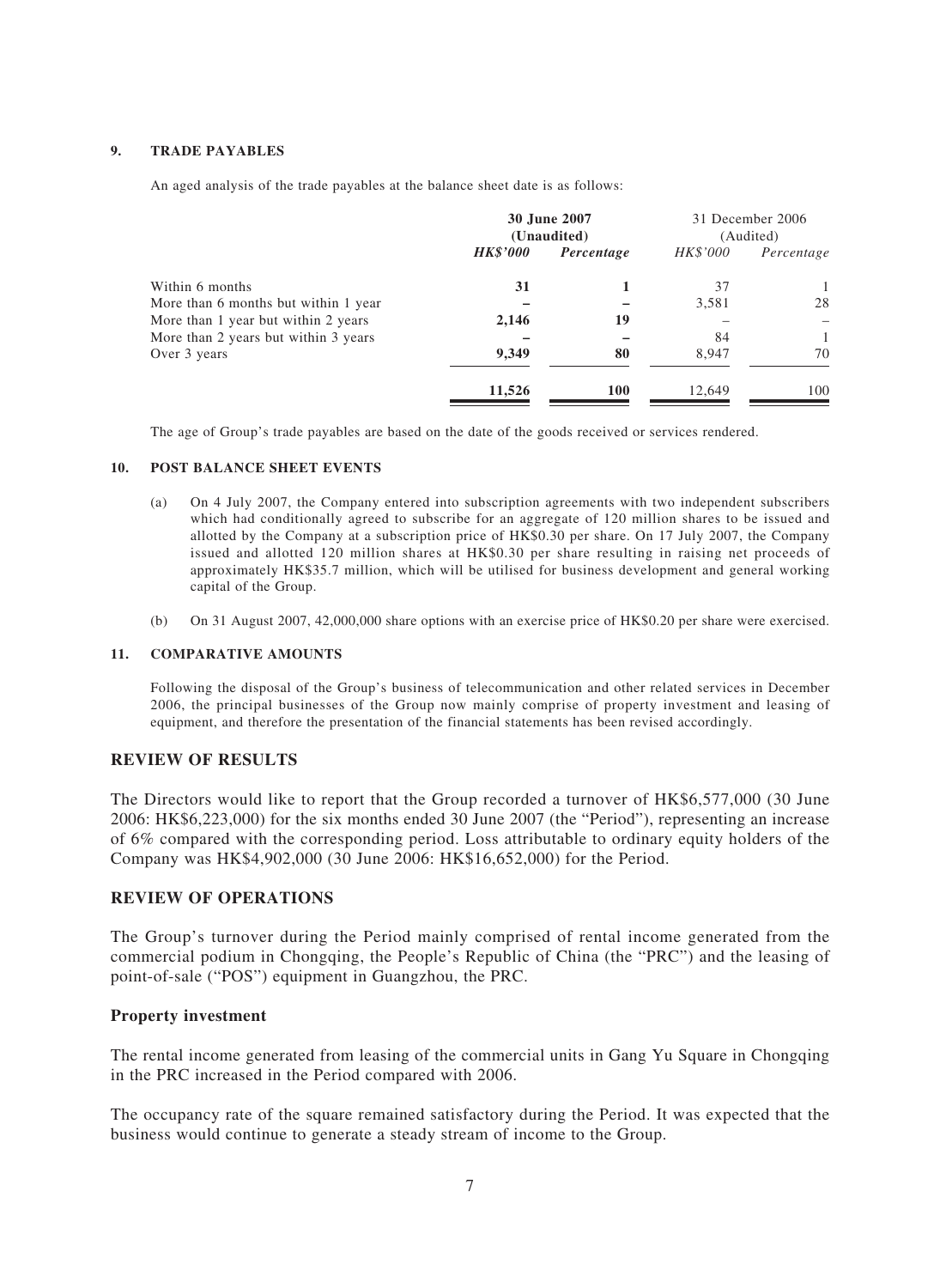# **Leasing of POS equipment**

Since 2003, the Group had engaged in the business of leasing corded and cordless POS equipment in Guangzhou, the PRC. The demand for POS equipment remained steady during the Period. The Group will explore business opportunities for other value added services adhered to the leasing of the POS equipment.

# **FINANCIAL REVIEW**

# **Liquidity and financial resources**

The Group generally financed its businesses with internally generated cash flows and banking facilities during the Period. Cash and bank balances of the Group as at 30 June 2007 amounted to HK\$191,134,000 (31 December 2006: HK\$178,602,000) and pledged deposits of HK\$3,522,000 (31 December 2006: HK\$404,000).

As at 30 June 2007, the Group had outstanding borrowings of approximately HK\$27,356,000 (31 December 2006: HK\$25,543,000) comprising interest-bearing bank loans amounted to HK\$25,000,000 (31 December 2006: HK\$22,933,000) and finance lease payable amounted to HK\$2,356,000 (31 December 2006: HK\$2,610,000). All the Group's interest-bearing bank loans are repayable within one year or on demand. The bank loans as at 30 June 2007 were charged at fixed interest rate (31 December 2006: HK\$nil).

The Group's gearing ratio as at 30 June 2007 was 0.22 (31 December 2006: 0.2), calculated based on the Group's total liabilities, excluding deferred income, of HK\$137,929,000 (31 December 2006: HK\$118,848,000) over total assets of HK\$616,491,000 (31 December 2006: HK\$589,795,000).

### **Currency structure**

The Group had limited exposure to foreign exchange rate fluctuations as most of its transactions, including borrowings, were mainly conducted in Hong Kong dollars or Renminbi and the exchange rates of these currencies were relatively stable throughout the Period.

# **Pledge of assets**

The Group had utilized bank loan facilities amounting to approximately HK\$25,000,000 (31 December 2006: HK\$22,933,000) as at 30 June 2007. The bank loans were supported by certain of the Group's investment properties and a corporate guarantee executed by the Company.

### **Contingent liabilities**

As at 30 June 2007, guarantees given for mortgage loans granted by banks to certain purchasers of the Group's properties amounted to HK\$3,939,000 (31 December 2006: HK\$4,039,000).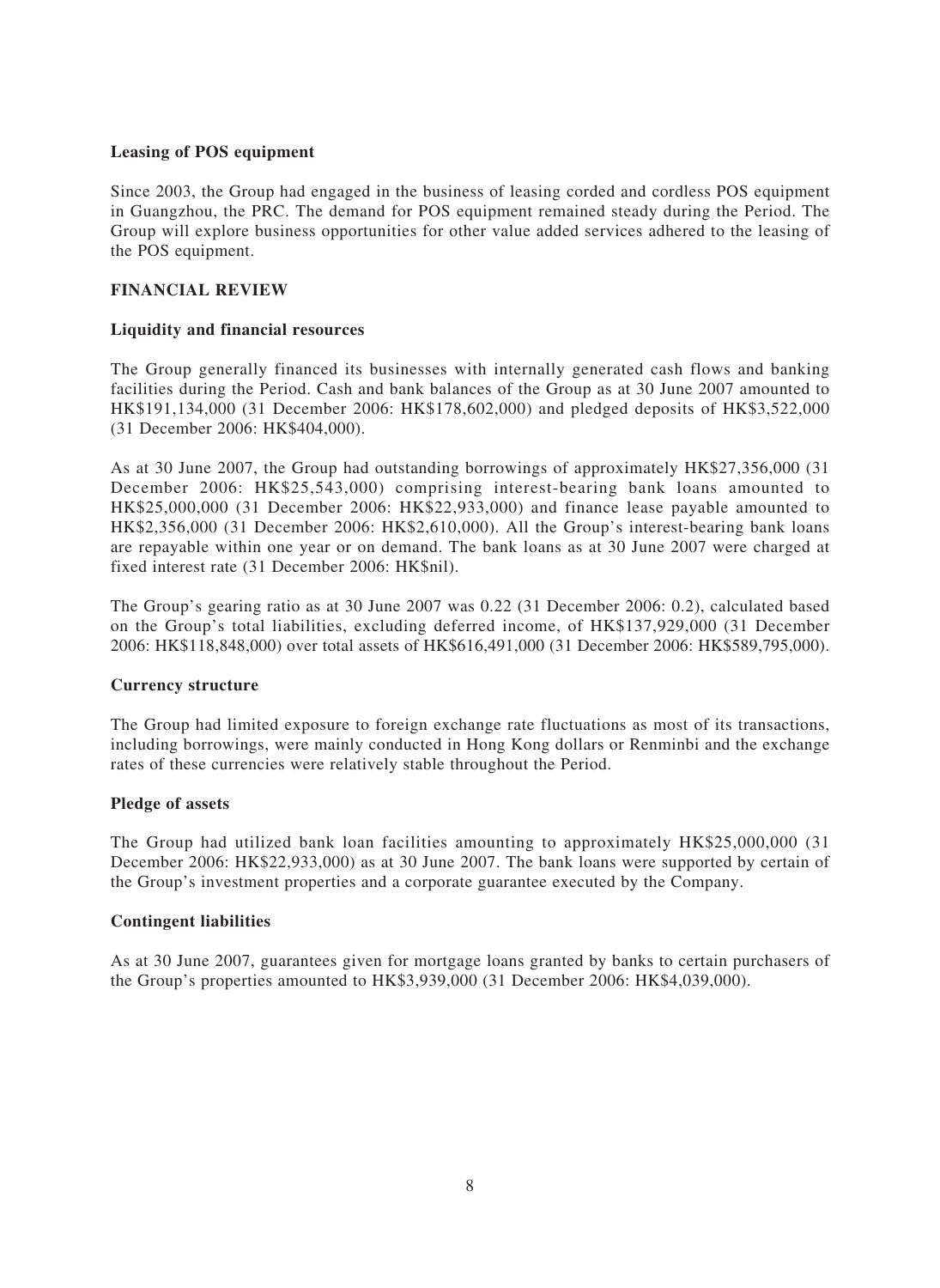# **EMPLOYEES AND REMUNERATION POLICY**

The Group employed about 16 full time staff in Hong Kong, Chongqing and Guangzhou as at 30 June 2007. Employees were remunerated according to the nature of their job and market trend, with built-in merit components incorporated in the annual increment to reward and motivate individual performance. In Chongqing and Guangzhou, the Group provided staff welfare and bonuses to its employees in accordance with the prevailing labour law. In Hong Kong, other staff benefits included medical schemes and Mandatory Provident Fund Schemes.

# **PROSPECTS**

The Group is principally engaged in property investment and leasing of point-of-sale equipment in the PRC. Given that the Group had extensive experience in property development and investment in the PRC since 1992, the Directors consider that they should capitalize their expertise and connections in this area for the Group's future business development. Hence, it is expected that the Group will consolidate its business sectors and formulate a new business direction in the coming year. In this respect, the Directors are optimistic that the continuing economic growth in the PRC will serve to facilitate the business growth of the Group.

# **CODE ON CORPORATE GOVERNANCE PRACTICE**

In the opinion of the Directors, the Company complied with the Code on Corporate Governance Practice (the "Code") as set out in Appendix 14 of the Listing Rules throughout the Period, except for the following deviation:

# **Code Provision A.4.2**

The second part of Code A.4.2 stipulates that every director, including those appointed for a specific term, should be subject to retirement by rotation at least once every three years.

However, the Chairman of the Board and/or the Managing Director of the Company had retired and voluntarily offered themselves for re-election at general meetings in the past years. The Directors consider that this practice is in line with the spirit of the Code's practice.

# **MODEL CODE FOR SECURITIES TRANSACTIONS**

The Company had adopted the Model Code set out in Appendix 10 to the Listing Rules as its code of conduct regarding securities transactions by its directors. Having made specific enquiry of the Directors, the Company confirmed that the Directors had complied with required standard set out in the Model Code throughout the accounting period covered by the interim report.

# **PURCHASE, SALE OR REDEMPTION OF THE COMPANY'S LISTED SECURITIES**

During the Period, neither the Company nor any of its subsidiaries purchased, sold or redeemed any listed securities of the Company.

### **REVIEW BY AUDIT COMMITTEE**

The Interim Results had been reviewed by the Audit Committee of the Company.